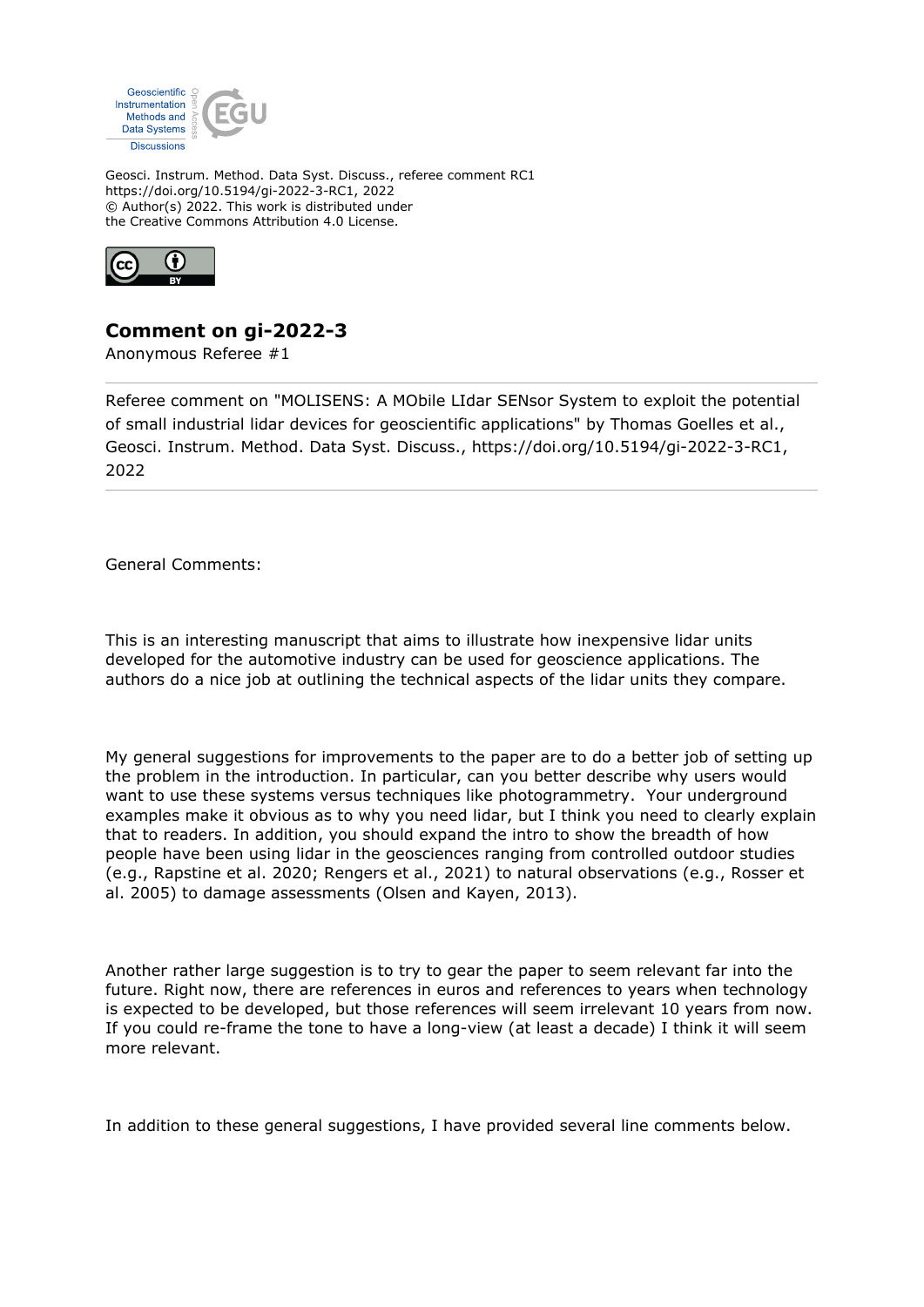Olsen, M. J., & Kayen, R. (2013). Post-earthquake and tsunami 3D laser scanning forensic investigations. In *Forensic Engineering 2012: Gateway to a Safer Tomorrow* (pp. 477-486).

Rapstine, T. D., Rengers, F. K., Allstadt, K. E., Iverson, R. M., Smith, J. B., Obryk, M. K., ... & Olsen, M. J. (2020). Reconstructing the velocity and deformation of a rapid landslide using multiview video. Journal of Geophysical Research: Earth Surface, 125(8), e2019JF005348.

Rengers, F. K., Rapstine, T. D., Olsen, M., Allstadt, K. E., Iverson, R. M., Leshchinsky, B., ... & Smith, J. B. (2021). Using High Sample Rate Lidar to Measure Debris-Flow Velocity and Surface Geometry. Environmental & Engineering Geoscience, 27(1), 113-126.

Rosser, N. J., Petley, D. N., Lim, M., Dunning, S. A., & Allison, R. J. (2005). Terrestrial laser scanning for monitoring the process of hard rock coastal cliff erosion. *Quarterly Journal of Engineering Geology and Hydrogeology*, *38*(4), 363-375.

Specific Comments:

Line 19: Explain why you used such a long-range lidar for such confined areas?

24: This is a minor comment, but I don't see how you get the "LI" in MOLISENS. Don't you need to put "Lidar" in there, for example, Mobile Lidar Sensor system.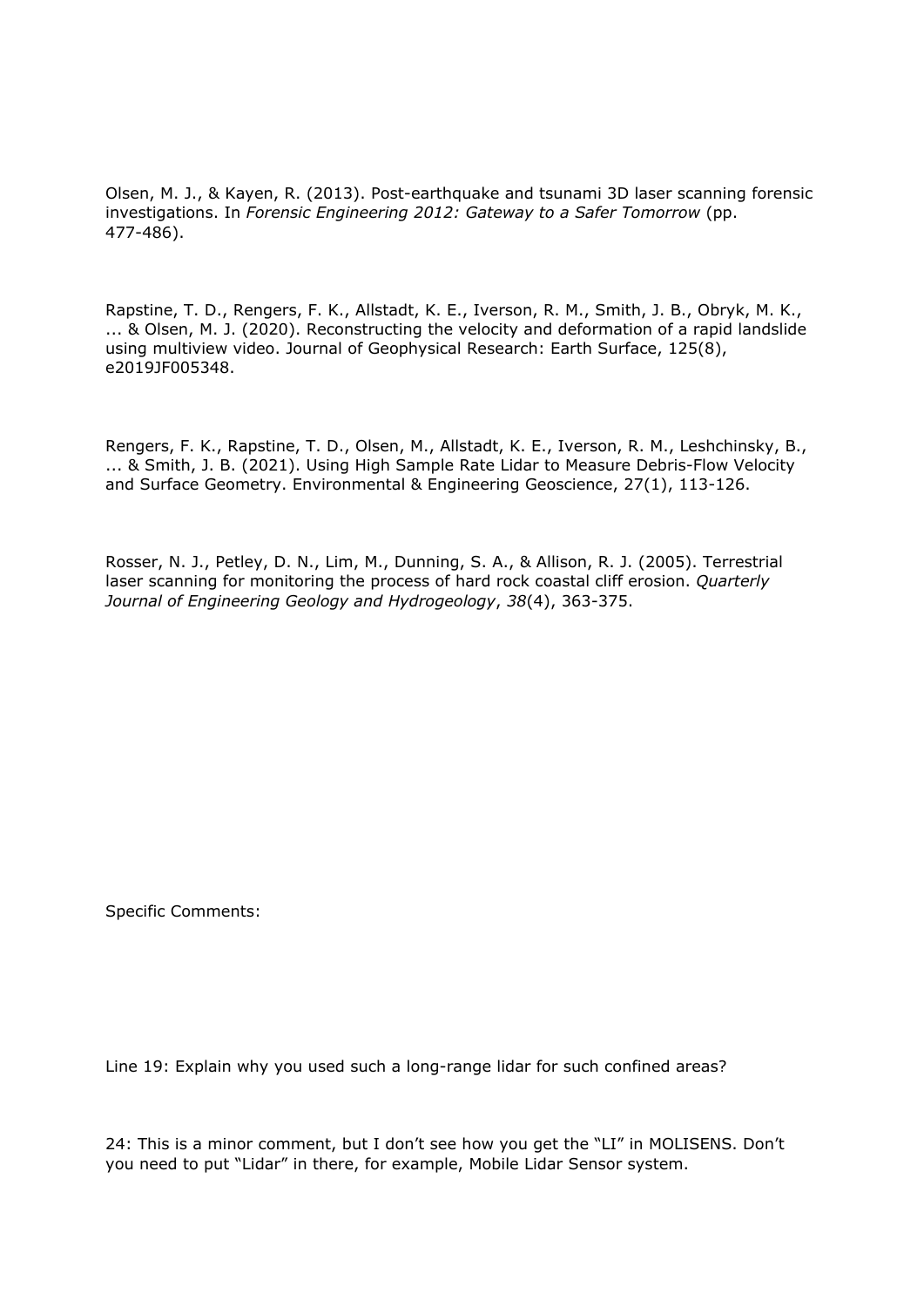28: Here and elsewhere, when you say automotive lidar, it is a little unclear. What you mean is that you are using small lidar sensors that were originally designed for the automotive industry. But it is a little confusing because people might think you mean lidar mounted on an automobile. So try using a more descriptive term like lidar developed for the automotive industry.

43-44: I think you should avoid things like prices and saying when an instrument is expected to be out. Here you write "late 2022", but what if your paper isn't out in 2022? What if the instrument isn't ever released.

145: Can you explain how the GPS works in a cave?

206: The sentences here: "We found that…" should be in the results.

218: Where you have written ( etc) what are the other things that you are measuring? I'm more interested in that, than the information in Table 1. Consider putting those measurements in a table.

226: where you say "How many clusters of points in a 0.5m radius exist between 5 and 10 in THE x direction …" What are the units you are refering to when you say between 5 and 10?

345-361 Add this information to the intro.

Figure 1. Add labels (a, b, and c) for the sub-figures here. Also in (b) consider adding something for scale, such as a pen.

Figure 5. Add a colorbar in 5d.

Figure 6. Use a more complete sentence and be more descriptive in the caption for (a).